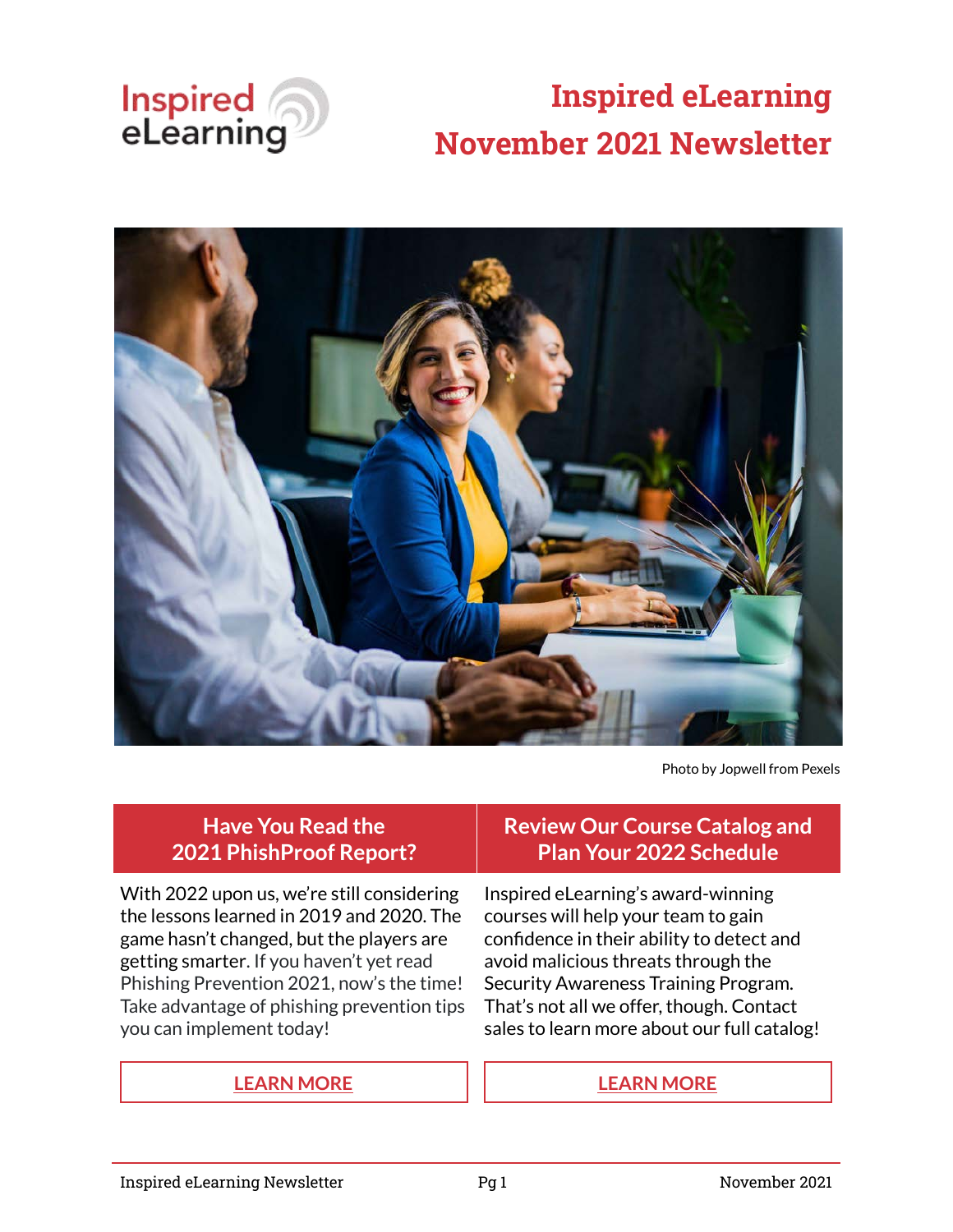# **IRANIAN HACKERS EXPLOITING MICROSOFT, FORTINET VULNERABILITIES: FEDS**

*'The FBI and CISA have observed Iranian government-sponsored APT actors leverage Microsoft Exchange and Fortinet vulnerabilities to target a broad range of victims across multiple critical infrastructure sectors,' officials said Wednesday. By Michael Novinson*



Iranian hackers have exploited Fortinet and [Microsoft Exchange ProxyShell vulnerabilities](https://www.crn.com/news/security/lockfile-ransomware-encrypting-domains-via-exchange-hack) to gain initial access to systems in advance of follow-on attacks like ransomware, officials said. An advanced persistent threat (APT) group associated with the government of Iran has been capitalizing on the Fortinet flaws since at least March and the Microsoft flaw since at least October, according to a joint cybersecurity advisory from the FBI, the U.S. Cybersecurity and Infrastructure Security Agency (CISA), the Australian Cyber Security Centre, and the United Kingdom's National Cyber Security Centre.

"Since at least March 2021, the FBI and CISA have observed Iranian government-sponsored APT actors leverage Microsoft Exchange and Fortinet vulnerabilities to target a broad range of victims across multiple critical infrastructure sectors in furtherance of malicious activities," officials wrote in a 10-page advisory issued Wednesday.

Neither Fortinet nor Microsoft immediately responded to CRN requests for comment. The APT group has targeted victims across the U.S. transportation, healthcare and public health sectors as well as Australian organizations, though officials said the hackers are more focused on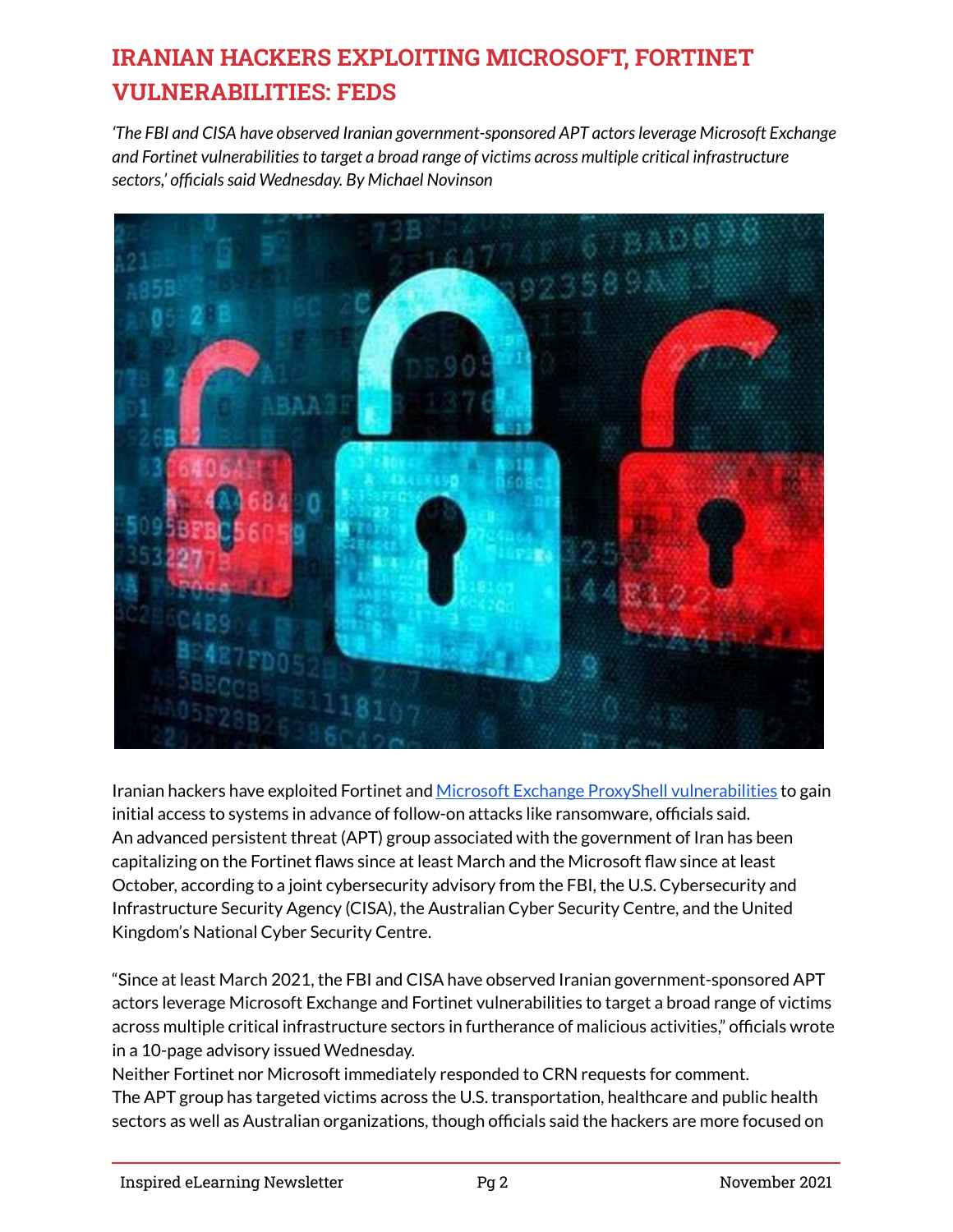exploiting known vulnerabilities than targeting specific sectors. Access gained via Microsoft or Fortinet can be leveraged for follow-on operations like data exfiltration, data encryption, ransomware, or extortion.

Iranian hackers were observed in March scanning devices and ports for three different Fortinet FortiOS vulnerabilities, which officials said were likely exploited to gain access to vulnerable networks. Then in May, officials said the APT group exploited a FortiGate firewall to access a webserver hosting the domain for a U.S. municipal government, creating an account to further enable malicious activity.

Then in June, officials said the hackers took advantage of a FortiGate firewall to access environmental control networks associated with a U.S.-based hospital specializing in healthcare for children. The APT group likely leveraged a server associated with the Iranian government to enable further malicious activity against the hospital's network, according to the joint cybersecurity advisory.

[The Microsoft Exchange ProxyShell vulnerability](https://www.crn.com/news/security/hackers-abusing-microsoft-exchange-server-vulnerabilities-huntress), meanwhile, was leveraged in the U.S. in October 2021 and in Australia at an unspecified time to gain initial access to systems. The hackers used a combination of malicious and legitimate tools to carry out the attack, including Mimikatz for credential theft, WinPEAS for privilege escalation, WinRAR for archiving collected data, and FileZilla for transferring files.

The APT group also established new user accounts on domain controllers, servers, workstations, and active directories, some of which were intentionally created to look similar to other existing accounts on the network, officials said. Hackers forced BitLocker activation on host networks to encrypt data, and threatening notes with ransom demands were sent to the victim or left on their network as a .txt file.

Officials encouraged organizations to investigate exposed Microsoft Exchange servers for compromise regardless of patching status and probe changes to remote desktop protocol, firewall, and Windows remote management configurations that might have allowed attackers to maintain persistent access. Antivirus logs should be examined for indications they were unexpectedly turned off, officials said.

The joint cybersecurity advisory also urged organizations to review domain controllers, servers, workstations and active directories for new or unrecognized user accounts. Finally, organizations were directed to review task scheduler for unrecognized scheduled tasks as well as manually review operating-system defined or recognized scheduled tasks for unrecognized actions.

More broadly, officials said organizations not using Fortinet's FortiOS should blacklist the key artifact files used by FortiOS to ensure that any attempts to install or run FortiOS and its associated files are prevented. Businesses are also urged to immediately patch software affected by the three Fortinet and one Microsoft vulnerability identified in Wednesday's joint cybersecurity advisory.

This article was originally posted by CRN.com. Read the full article [here.](https://www.crn.com/news/security/iranian-hackers-exploiting-microsoft-fortinet-vulnerabilities-feds)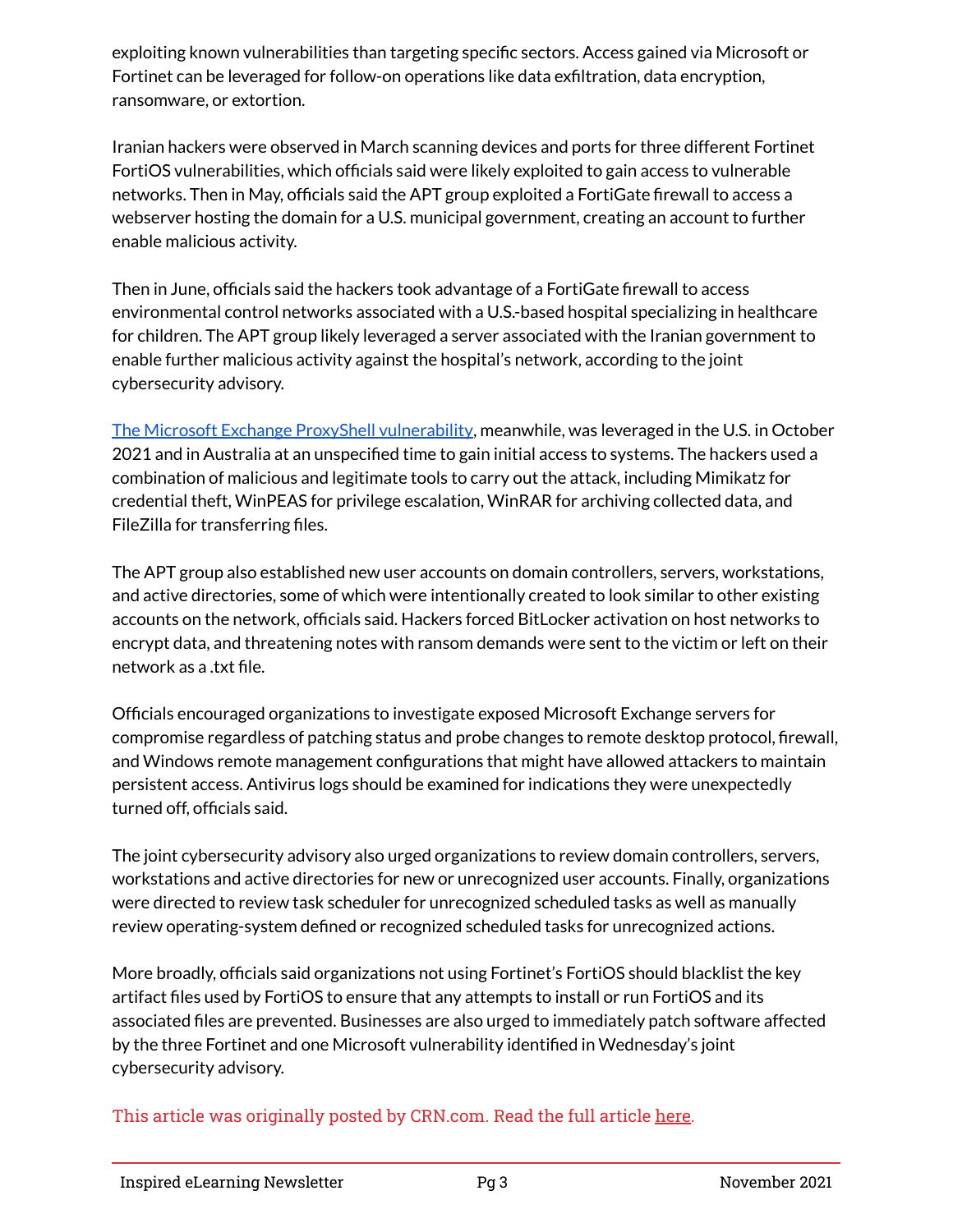# **HOW TO PROTECT YOURSELF FROM RANSOMWARE ATTACKS, ACCORDING TO CYBERSECURITY EXPERTS AND VICTIMS**

If the hackers can get to your data, they can destroy your business. Here's how not to become a victim.

*Every 11 seconds, business servers--even small-business servers--are infiltrated by [hackers](https://www.inc.com/jason-aten/a-crypto-platform-lost-600-million-to-a-hacker-now-its-offering-them-a-job.html) who encrypt their data and hold it hostage, according to [Cybersecurity Ventures](https://cybersecurityventures.com/global-ransomware-damage-costs-predicted-to-reach-20-billion-usd-by-2021/). Victims have few good options: You can pay the ransom, which might run into millions of dollars, but your data--and your reputation--might be beyond repair. Backups may save you, but you could lose weeks rebuilding, and your attackers may [leak sensitive information](https://www.inc.com/brian-hart/your-employees-are-probably-leaking-trade-secrets-.html) in the meantime. Here, founders who have been hacked, along with a slew of [cybersecurity experts,](https://www.inc.com/amrita-khalid/protect-data-cyber-attacks-small.html) explain what you need to know to keep yourself from joining their ranks. --As told to Rebecca Deczynski, Kevin Ryan, and Brit Morse.*



Infographic by Pop Chart Lab

# Contain the Damage



#### **Nathan Thompson, CEO of data- storage company Spectra Logic**

My heart dropped when we found the ransom note last May. The attackers wanted \$3.6 million in bitcoin within five days. An employee had opened an email on their laptop. And because they were VPN'd into our network, the malware attached to one of our servers and spread from there. The virus had spread to 150 of our 600 servers before we physically disconnected everything.

We hired a cybersecurity firm to help us. We had people working around the clock for four days, sleeping in shifts. A few hours before the ransom deadline, we determined we had all our data in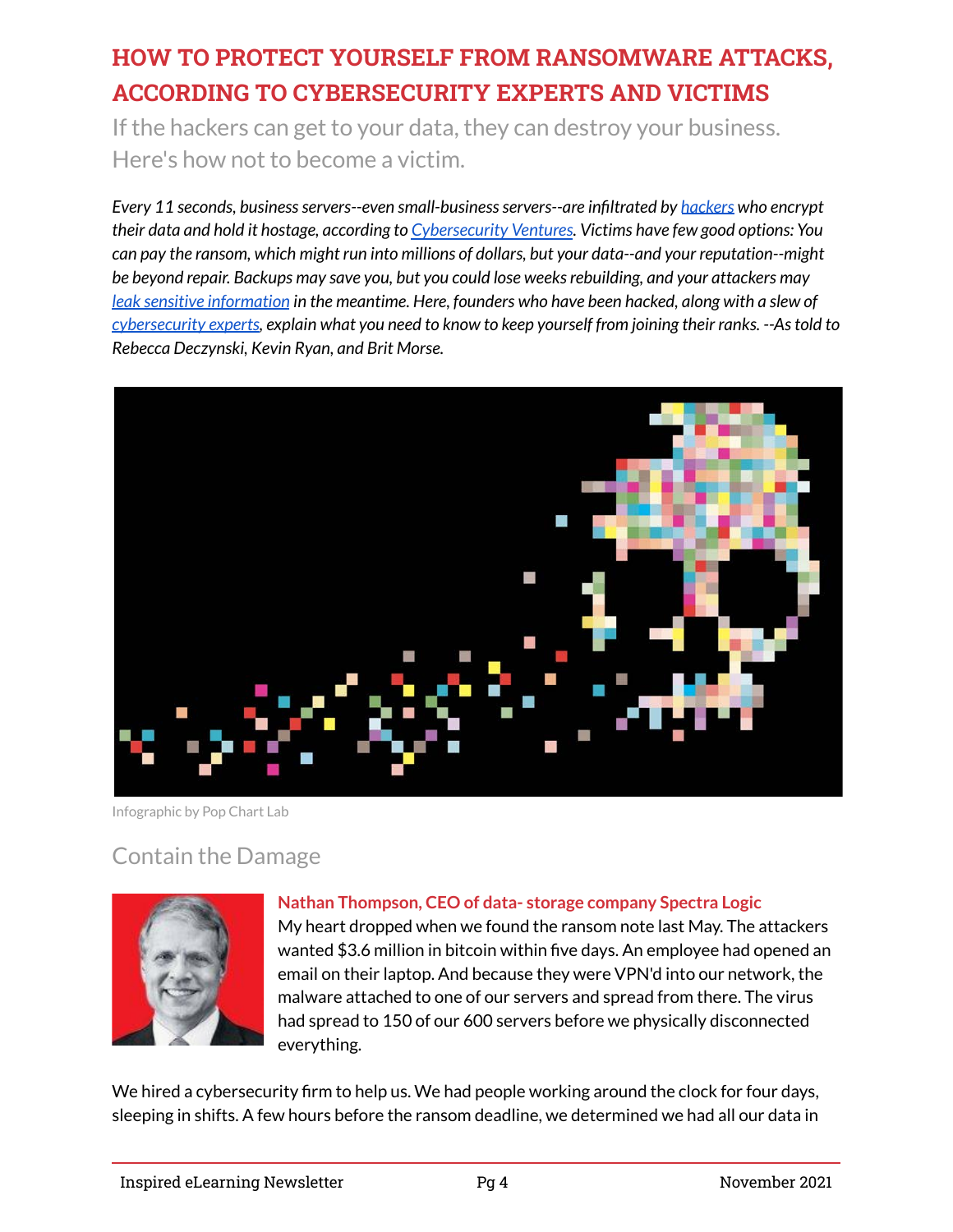backups, so we decided we wouldn't pay it. We could rebuild everything--it would just take time. We have 400 employees around the world and customers in 50 or 60 countries. All of a sudden, we had to go from a pretty sophisticated system to having to text one another. That went on for two weeks while we rebuilt everything. It was a huge disruption to our business.

They hadn't just encrypted our files. They'd also tried to steal our customers' data. It took another six weeks to determine that nothing had been released to the dark web. Since then, we've built more moats and drawbridges within our system. It's all about limiting the blast radius. We know it will happen to us again someday. But we're darn well going to have as much protection as possible when it does.

# Know Your Options



#### **Ryan Olson, vice president of threat intelligence at cybersecurity firm Palo Alto Networks**

We are always better off if people don't pay ransom, because it encourages more attacks. However, it is a calculation that each organization has to make in the moment. If you're a hospital, and you're shut down and can't provide care, you may be making literal life-or-death decisions based on

whether you pay this ransom. Or maybe you could recover from your backups in two weeks, but that amount of time will cost you way more than if you pay the ransom. Never assume that you don't have another option but to pay. And never assume that the ransom demand is nonnegotiable, because bad guys like to negotiate as well.

# Bring in a Backstop



#### **Sid Berry, creative director of web design and marketing agency 71Three**

We're rapidly growing--since March 2020, our agency has seen a 40 percent increase in revenue and we've brought on 11 new employees. So in June 2021, we planned to move to a higher floor in our Houston office, where we'd have more space. We keep most of our data offline, but our IT team had to disable certain components of our security for the move. There was so much hustle and bustle the Friday before the move. That's when it

happened: The hackers locked and encrypted our systems, and sent a message asking for around \$10,000 in bitcoin.

Because we work with highly sensitive data for our clients, we keep the majority of our backups offline and make new backups every single hour--that's literally what saved us. That data can't be stolen unless someone physically comes to our office with a gun.

The attack added 10 extra days to our move and probably cost us about \$25,000 in productivity loss. But paying the ransom wasn't an option for us: We saw it as unethical, and it wouldn't have guaranteed recovery of our data. Now, we use an additional link inspector software called Barracuda Sentinel and make sure employees, especially interns, know: Do not click on any links in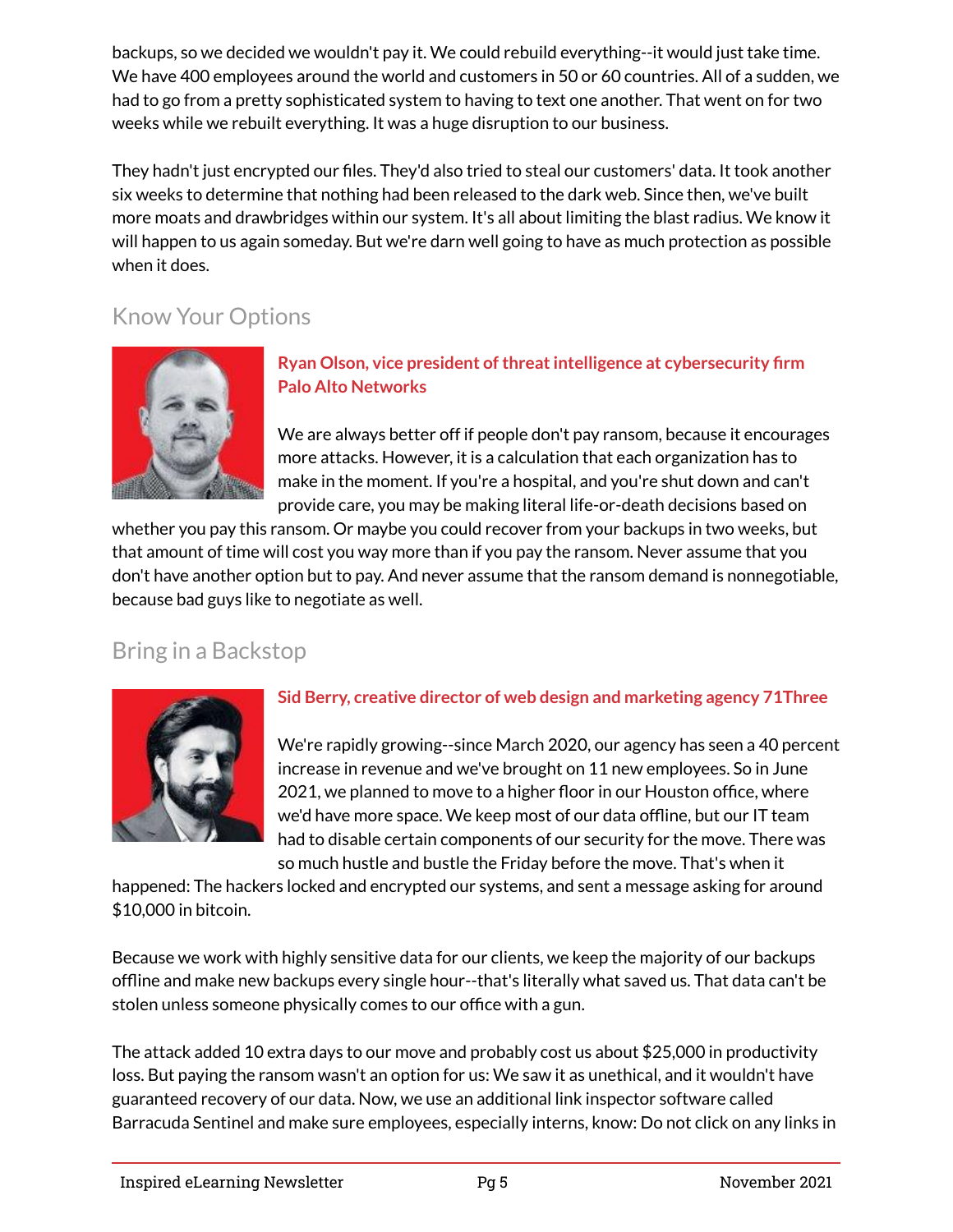unknown emails and definitely don't download any files. Our software has filtered out a few links since we installed it, so it seems like someone was trying to hack us again. At least we know it's working.

# Untangle Your Network



#### **Jaya Baloo, chief information security officer at antivirus software maker Avast**

If you're spending money on laptops, network equipment, etc., you should reserve 10 percent of that for your cybersecurity costs. It's not a crazy thing to ask, 10 percent of IT spend. Most attacks are preventable through relatively straightforward measures you can take care of before an attack. These are things like patching your environment, using two-factor

authentication, educating your staff about phishing, and trying to catch everything on your servers.

The problem is, the majority of companies today have a really hard time trying to identify their assets. They have no idea anymore what their network looks like, because it has grown organically and they cannot tell you all the software that's being used in their corporate environment, the data flows, the critical points. And these are the places where I think we're going to see quite a bit of pain.

### Know You're a Target



#### **Kerry Siggins, CEO of waterblast equipment maker StoneAge**

This was one of the most intense, challenging experiences I've gone through as a CEO, and it happened back-to-back during Covid. I've run StoneAge for 12 years, and I'd never paid that much attention to cybersecurity. I was always under the impression that we're a small company in a niche industry in Durango, Colorado. I thought, how is anybody going to find us? I assumed we weren't a target. That came back to bite us in the pants.

On a cold, snowy Saturday morning in February 2020, I got a call from my IT manager that our enterprise resource planning system, which we use to run our business, was down. I rushed to the office. After hours of digging, we found the ransomware note, which first asked for \$240,000, but eventually went up to \$350,000 when we didn't pay right away. I asked about 25 employees to come into work Sunday morning. At 8 a.m., we all sat at a conference room table, and they looked at me with fear in their eyes. I was afraid too. I hired negotiators on the recommendation of our attorney, which was a game-changer. They advised us through the process.

We discovered that the hackers were manually deleting our backups, but they had missed our most recent two, so we were able to restore most of our data up to 12 hours before the hack. That's what made it possible to not pay the ransom and rebuild what we had lost.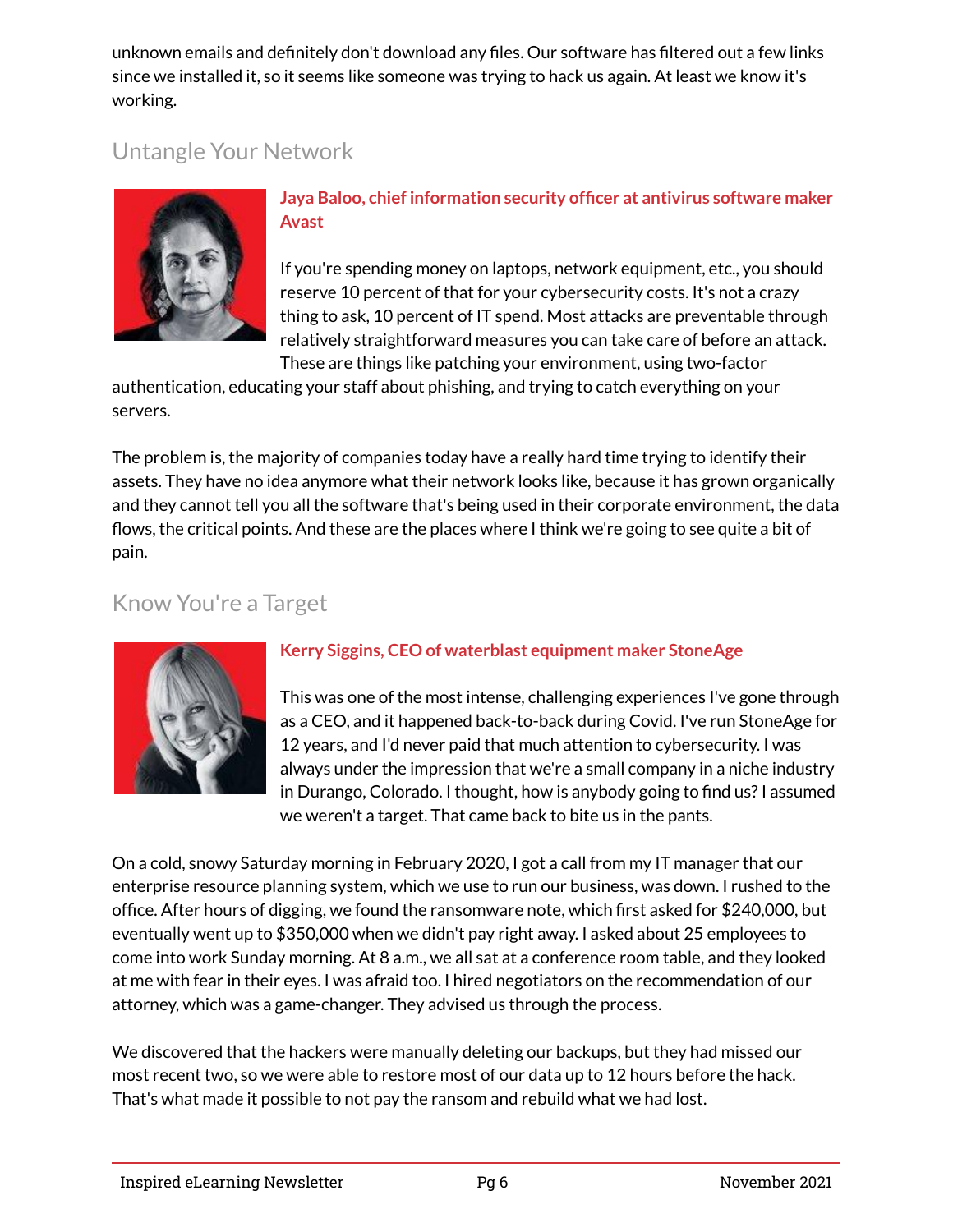Meanwhile, for four weeks my employees had to manually track, pack, and ship orders during our busiest time of year. We estimate the hack cost us about \$250,000--more than the initial ransom. But even if you do get the encryption key back from your attackers, you likely will get only about 70 percent of your data returned.

The biggest thing we did to improve our security was get a 24-hour monitoring service, which has caught all kinds of things since the hack. We still have employee education, too--we always tell people to never be afraid to speak up if you click on something and feel like, "Oh, my gosh, I shouldn't have done that."

# Don't Feed the System



#### **Lou Steinberg, founder and CEO of cybersecurity research lab CTM Insights**

There's an entire ecosystem of providers that come together to do these attacks. Paying the ransom is bad for everybody. The more money the hackers make, the more they're incentivized to do this again. You're proving their business model. You're trusting somebody who just put a gun to your head to do the right thing and give you back your systems. They can just

walk away, and sometimes they do. In that case, you've not only lost your data--you've now been robbed on top of it.

# Level Up Your Backup Game



#### **Chad Ogden, president of flooring software-maker QFloors**

I remember the exact day we were hacked, in May 2021. I mean, it was probably the worst day of my life. I felt so hopeless. We work with 400 flooring businesses all through the U.S. and Canada--there are thousands of users depending on me to keep them safe and help them run their businesses. Usually, with ransomware, the first thing they take out is your backup. About a year ago, we had implemented a backup system that was

hidden. We got some comfort from that. We could rebuild everything we lost from scratch and avoid contacting the hackers, who we estimate would have asked for a ransom between \$300,000 and \$500,000.

Within 24 hours, we got our biggest customer back up, and the rest of our customers were back up within four days. It all hinged on these disconnected backups. We estimate each client lost at least \$5,000. Our own business lost \$50,000. We've implemented tons of other security measures since, but the truth is, no matter what you do, no one is 100 percent safe.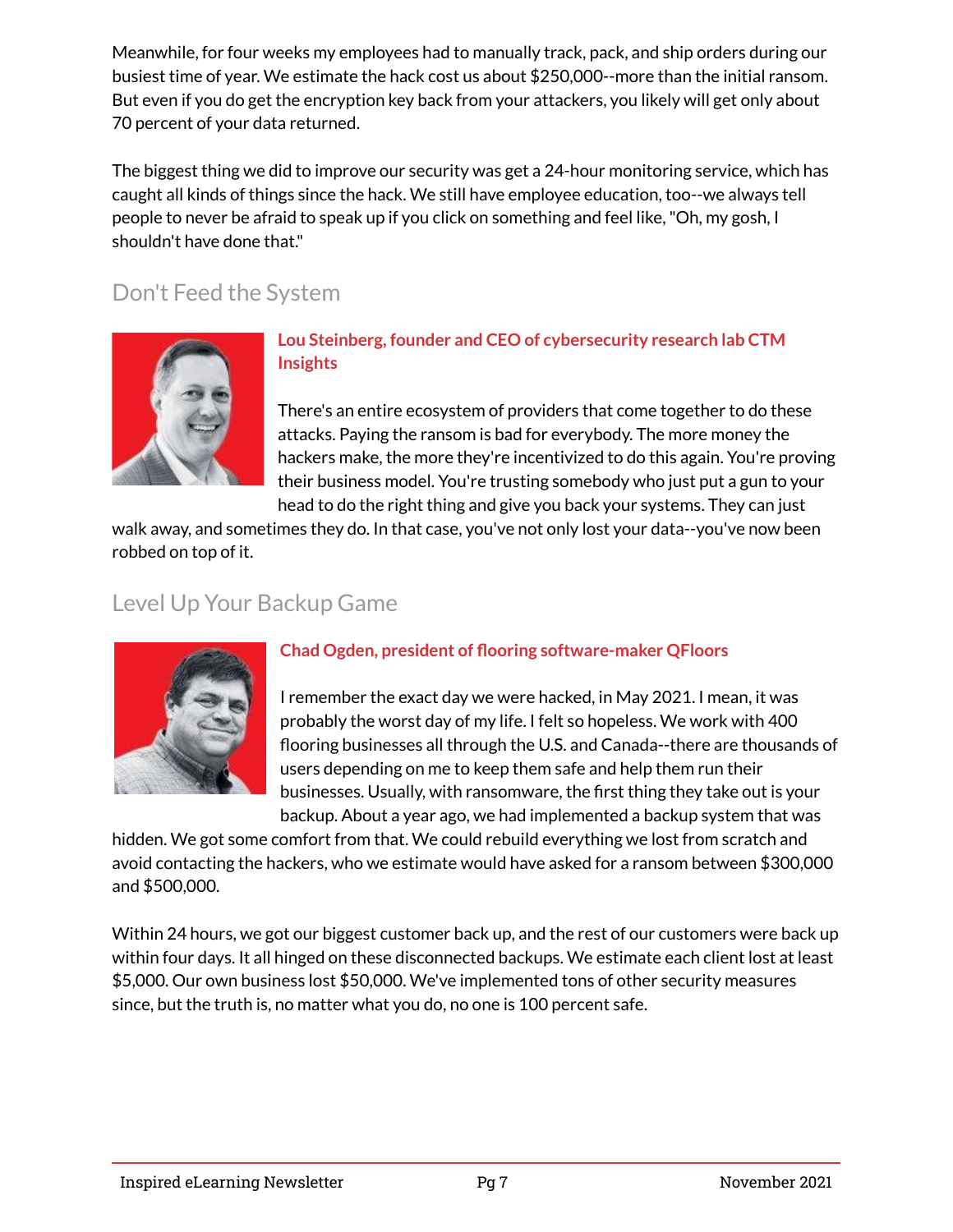### Report the Crime



#### **Rahul Telang, professor of information systems at Carnegie Mellon University**

Ethically, paying ransom makes no sense. When you start doing that, you're basically feeding the future of the ecosystem. But, at the same time, the easiest way to solve the issue is to pay, even though there's no guarantee that the hackers will play nice. It's the more instantaneous option.

What we know about ransomware is only what's been publicly disclosed. When a firm pays the actor and moves on, that stays undercover. Whatever statistics we have, the actual number is significantly higher. Unless someone discloses that info, we won't know the extent of the issue.

# Drill the Basics



#### **Stuart Madnick, professor emeritus of information technologies and founder of cybersecurity at MIT Sloan School of Management**

If your company is shut down and losing \$15 million a day, and recovering hacked data on your own might take a couple of weeks, you're talking about losing a couple hundred million dollars, or you could pay a ransom of \$10 million. If you report to stockholders that you decided to be ethical and spend \$100 million, how many lawsuits do you think you'll be facing? Most

companies want to do it quietly and quickly. I've seen companies lose billions of stock value from these attacks.

Most focus on the protection aspect--and you need good passwords, the latest software. The trouble is that a determined attacker will find a way in. That doesn't mean you should give up and leave the doors wide open, but you need to be realistic. The analogy I use is fire drills. You should know where the staircases are, where you're supposed to gather so people know who's lost, and so on. You need cyber fire drills so you know that if a ransomware attack happens, you're prepared.

# Think Like a Hacker



#### **Kevin Johnson, CEO of penetration testing firm Secure Ideas**

My colleague recently got an email that looked like it was from me asking him to approve a credit card charge. He didn't fall for it--we're security nerds, after all. But social engineering tricks are hard to detect. Most people don't realize how much information is available to somebody outside of their organization.

I can look up any company on LinkedIn, read employees' job descriptions, and get a good idea of the infrastructure and processes. You might use a third-party app that lets people outside your organization book time on your calendar. We use one too. But someone could see that you're booked all day Wednesday, Thursday, and Friday and presume you're out of town.